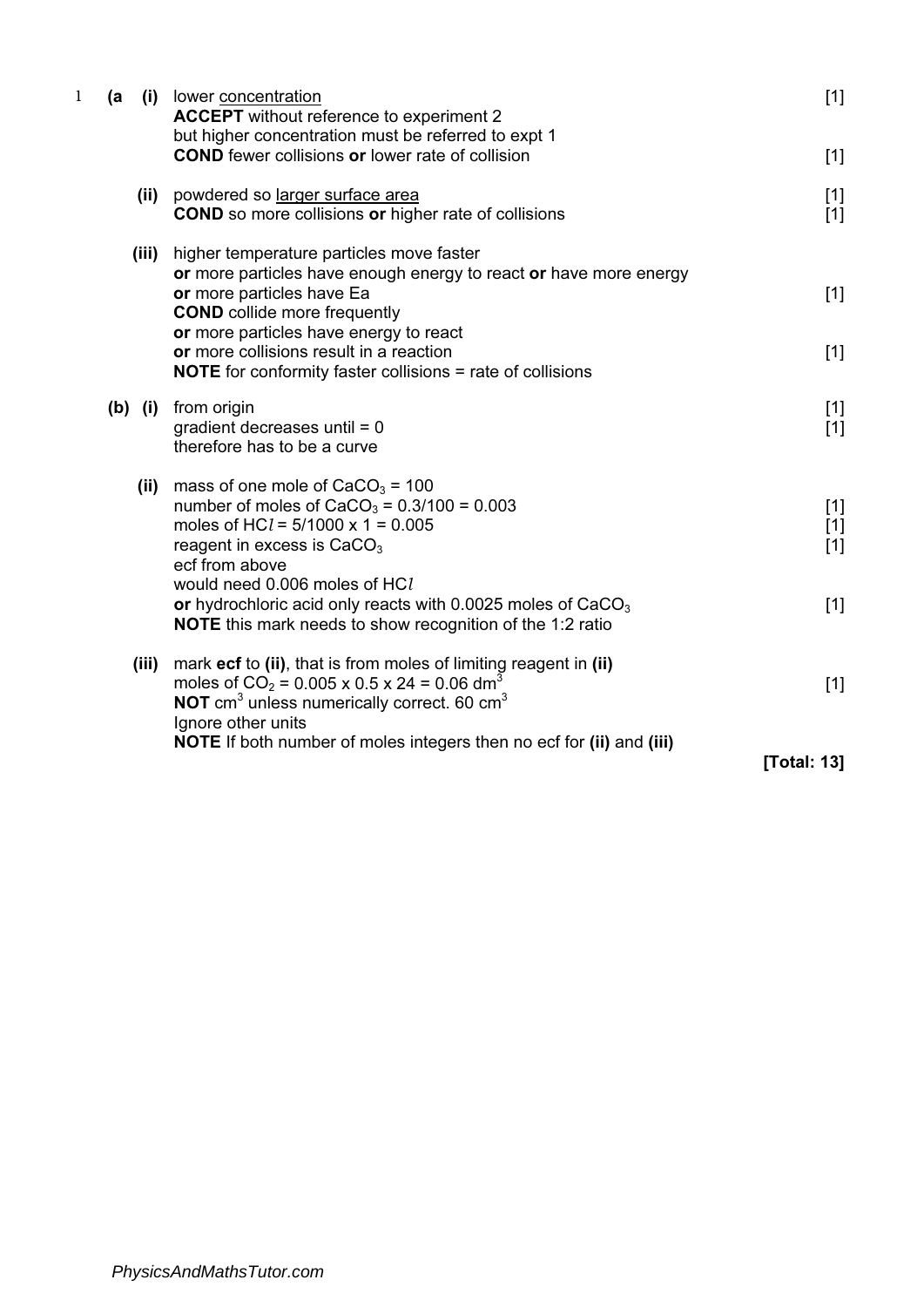| 2 | (a) |       | limestone or marble or chalk or coral or calcite or aragonite                                                                                                                                                   | $[1]$          |
|---|-----|-------|-----------------------------------------------------------------------------------------------------------------------------------------------------------------------------------------------------------------|----------------|
|   | (b) |       | 100<br>56 ignore units in both cases                                                                                                                                                                            | $[1]$<br>$[1]$ |
|   |     | (ii)  | 7.00kg is 1/8 of 56<br>1/8 of 100kg is 12.5kg<br>Give both marks for correct answer without explanation. Ignore missing units<br>but penalise wrong units                                                       | $[1]$<br>$[1]$ |
|   | (c) |       | Any reasonable explanation<br>Plants prefer soil pH about 7<br>Plants do not grow (well) in acidic soils/plants grow better<br>To increase crop yields                                                          |                |
|   |     |       | Any ONE<br>Do NOT accept in acidic soils plants die                                                                                                                                                             | $[1]$          |
|   |     | (ii)  | With calcium carbonate, pH cannot go above 7                                                                                                                                                                    | $[1]$          |
|   |     |       | It is not washed away by the rain/remains longer in the soil<br>It is not absorbed by the plant<br><b>OR</b>                                                                                                    | $[1]$          |
|   |     |       | With calcium oxide, pH can go above 7<br>It is washed away by the rain                                                                                                                                          | $[1]$<br>$[1]$ |
|   |     | (iii) | Any correct use - making steel/iron, making cement, making glass,<br>disposing of acid wastes, removing sulphur dioxide from flue<br>gases, (stone in) building, indigestion tablets, toothpaste, cosmetics etc | $[1]$          |
|   |     |       |                                                                                                                                                                                                                 |                |

 $[TOTAL = 9]$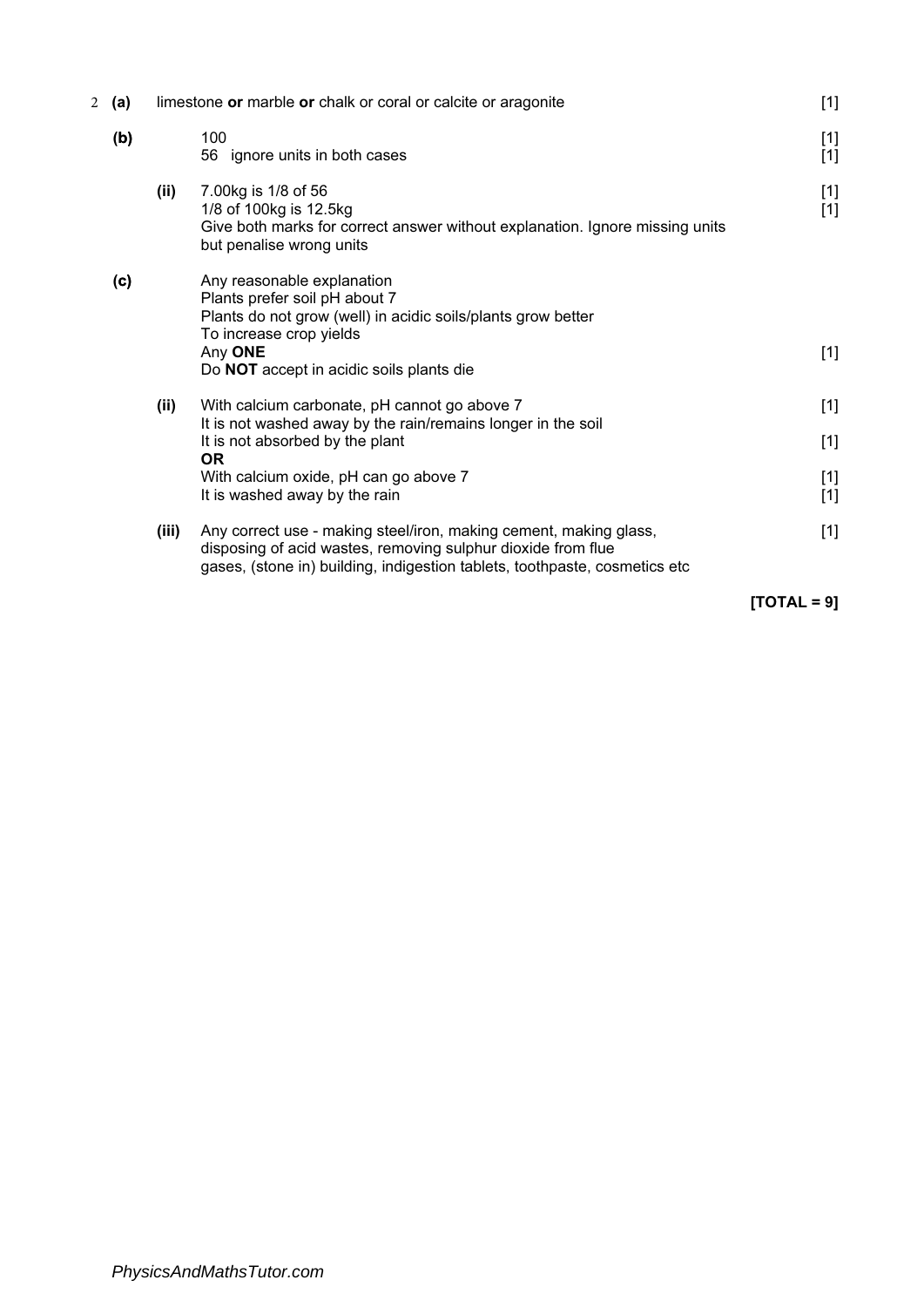| Question | <b>Answer</b>                                                                             | <b>Marks</b>   |
|----------|-------------------------------------------------------------------------------------------|----------------|
| 3(a)(i)  |                                                                                           |                |
| (a)(ii)  |                                                                                           |                |
| (a)(iii) |                                                                                           |                |
| (a)(iv)  |                                                                                           | $\mathbf 1$    |
| (a)(v)   |                                                                                           |                |
| (b)(i)   | air;                                                                                      |                |
| (b)(ii)  | iron;                                                                                     | 1              |
| (b)(iii) | any 2 from:<br>carbon dioxide;<br>carbon monoxide;<br>nitrogen;                           | $\mathbf{2}$   |
| (c)(i)   | as the percentage of carbon increases, so the malleability decreases;                     |                |
| (c)(ii)  | M1 oxygen (gas) blown in;<br><b>M2</b> carbon dioxide formed/C + $O_2 \rightarrow CO_2$ ; | $\overline{2}$ |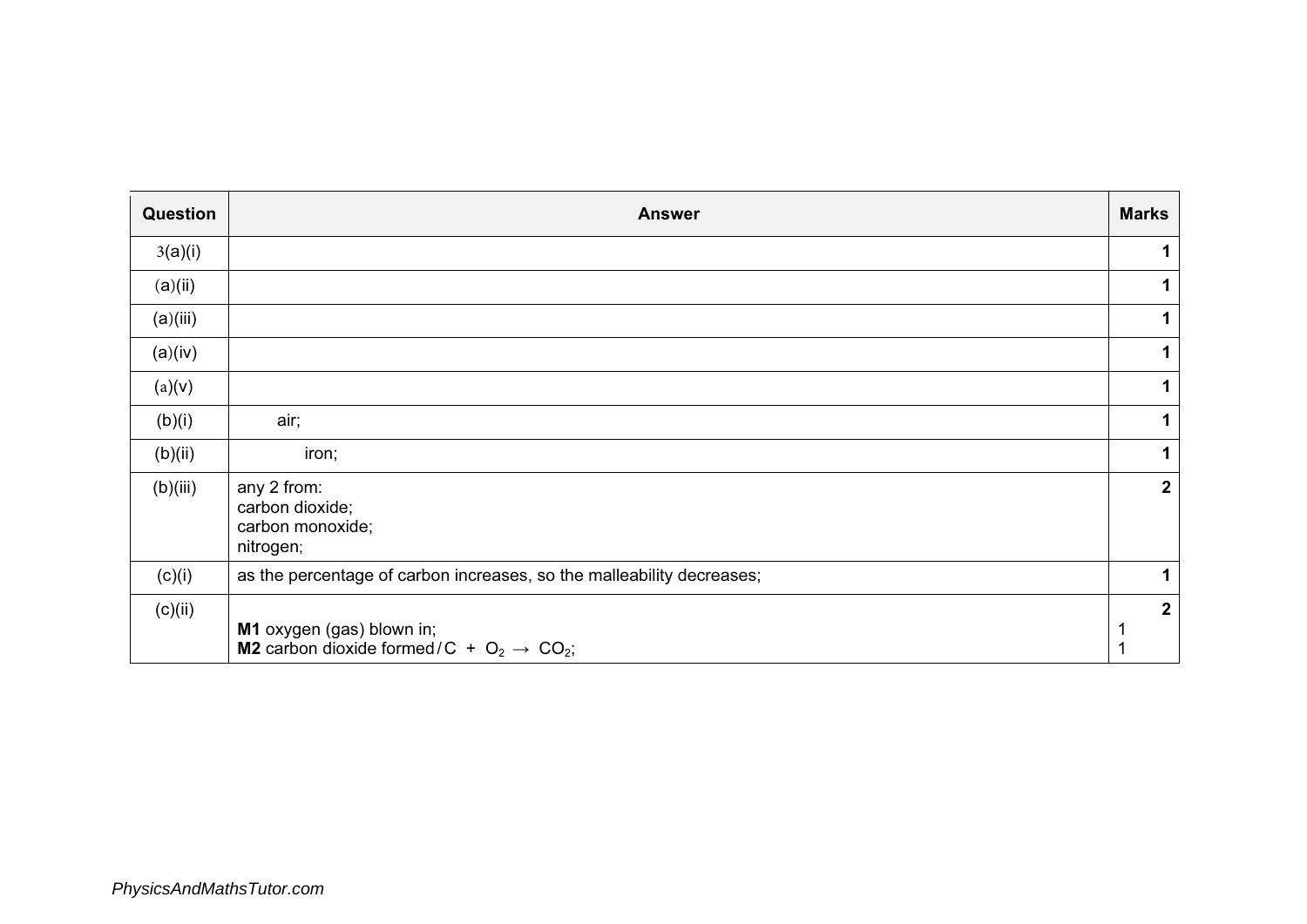| Question | <b>Answer</b>                                                                                                                                                                                                                                                                                                                         | <b>Marks</b> | <b>Guidance</b>                                                                                                                                                        |
|----------|---------------------------------------------------------------------------------------------------------------------------------------------------------------------------------------------------------------------------------------------------------------------------------------------------------------------------------------|--------------|------------------------------------------------------------------------------------------------------------------------------------------------------------------------|
| 4(a)     | Forming an oxide<br>(all) elements or (all) impurities become oxides;                                                                                                                                                                                                                                                                 |              | (All) elements or (all) impurities react with<br>oxygen<br>A M1 for any one element becoming an<br>oxide                                                               |
|          | M <sub>2</sub> Gaseous oxides<br>carbon dioxide or sulfur (di)oxide escape/are removed as gases;                                                                                                                                                                                                                                      |              | A formulae/carbon monoxide<br>A oxides of sulfur/carbon<br>I sulfur trioxide                                                                                           |
|          | M <sub>3</sub> Acidic oxides<br>silicon(IV) oxide or phosphorus(III/V) oxide react/are neutralised by calcium<br>oxide/lime;                                                                                                                                                                                                          |              | A silicon (di)oxide for silicon(IV) oxide<br>A phosphorus (tri/pent) oxide for<br>phosphorus(III/V) oxide                                                              |
|          | M4 Equation mark<br>any one of the following equations<br>$S + O_2 \rightarrow SO_2$ ;<br>$C + O_2 \rightarrow CO_2$ or 2C + $O_2 \rightarrow$ 2CO;<br>$Si + O2 \rightarrow SiO2$ ;<br>$4P + 5O_2 \rightarrow 2P_2O_5$ or $P_4 + 5O_2 \rightarrow 2P_2O_5$ ;<br>$4P + 3O_2 \rightarrow 2P_2O_3$ or $P_4 + 3O_2 \rightarrow 2P_2O_3$ ; |              | <b>A</b> multiples<br>I state symbols<br>I unbalanced equations<br>R other combustion equations with<br>incorrect species                                              |
|          | M5 Word equation mark<br>any one of the following word equations<br>calcium oxide + silicon(IV) oxide $\rightarrow$ calcium silicate;<br>calcium oxide + phosphorus(III/V) oxide $\rightarrow$ calcium phosphate;                                                                                                                     | 5            | <b>A</b> calcium oxide + silicon(IV) oxide $\rightarrow$ slag<br>A correct symbol equation for M5 but<br><b>R</b> other equations with incorrect species<br>used as M5 |